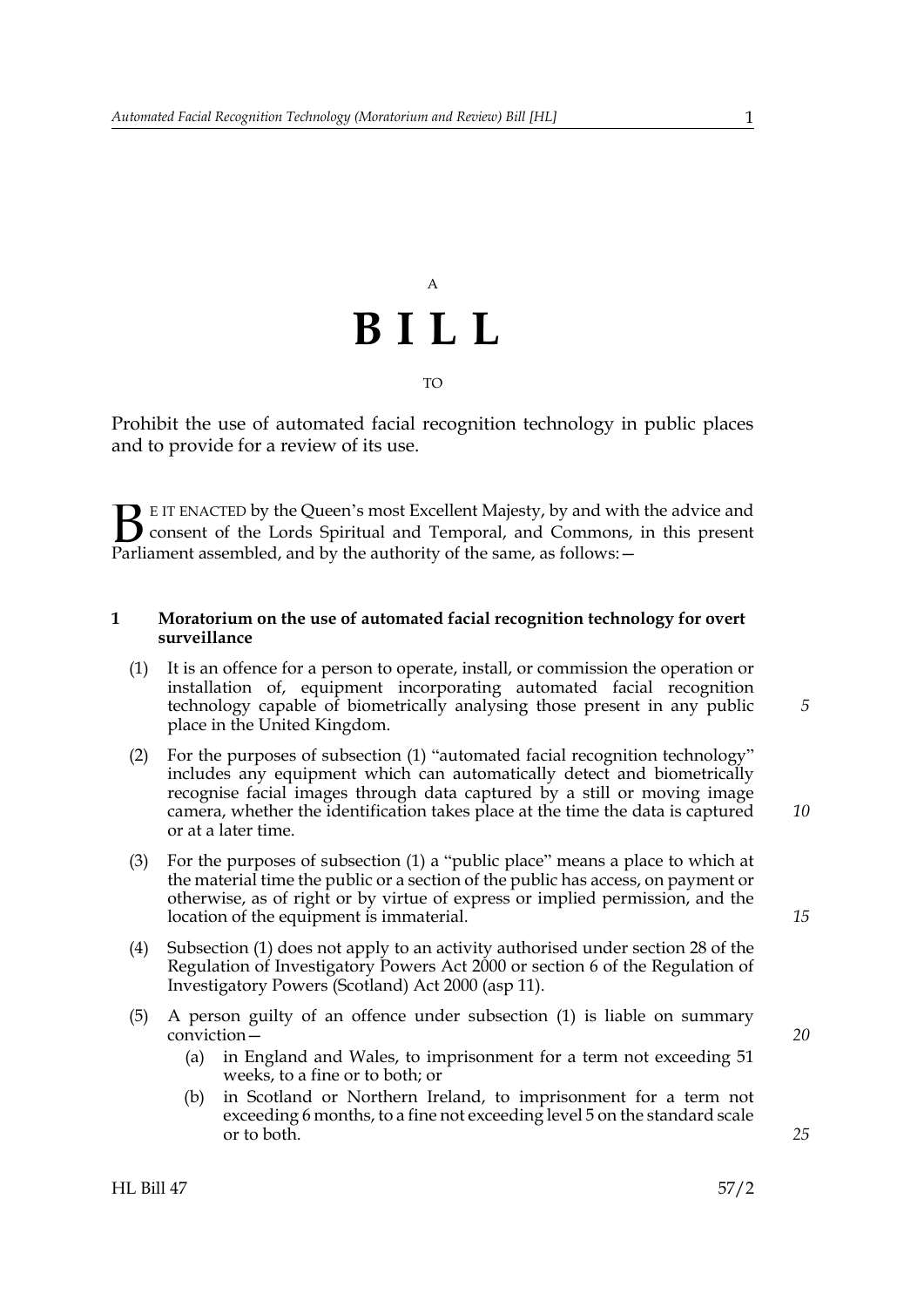(6) In relation to an offence committed before the coming into force of section 281(5) of the Criminal Justice Act 2003, the reference in subsection [\(5\)\(a\)](#page-0-1) to 51 weeks is to be read as a reference to 6 months.

#### **2 Review of the use of facial recognition technology**

- (1) The Secretary of State must, within three months of the passing of this Act, commission a review of the use of automated facial recognition technology in public places in the United Kingdom, to report to the Secretary of State within one year of its establishment. *5*
- (2) The Secretary of State must lay the report of the review before both Houses of Parliament, together with the Government's response, within three months of receiving it. *10*
- <span id="page-1-0"></span>(3) Before a review is commissioned under this section, the Secretary of State must by regulations made by statutory instrument establish its terms of reference and the criteria to be used in appointing, and the size of, the panel to conduct it.
- (4) The panel may not include any individual who has a close association with Her Majesty's Government, or who has previous or concurrent obligations as a government-appointed reviewer. *15*
- (5) The terms of reference must cover, at a minimum, consideration of  $-$ 
	- (a) the equality and human rights implications of the use of automated facial recognition technology;

*20*

*25*

*30*

- (b) the data protection implications of the use of that technology;
- (c) the quality and accuracy of the technology;
- (d) the adequacy of the regulatory framework governing how data is or would be processed and shared between entities involved in the use of facial recognition;
- (e) recommendations for addressing issues identified by the review; and
- (f) whether the moratorium should be lifted.
- (6) A statutory instrument containing regulations under subsection [\(3\)](#page-1-0) may not be made unless a draft of the instrument has been laid before, and approved by a resolution of, each House of Parliament.

#### **3 Commencement, extent and short title**

- (1) This Act extends to England and Wales, Scotland and Northern Ireland.
- (2) This Act comes into force at the end of the period of two months beginning on the day on which it is passed.
- (3) This Act may be cited as the Automated Facial Recognition Technology (Moratorium and Review) Act 2019. *35*